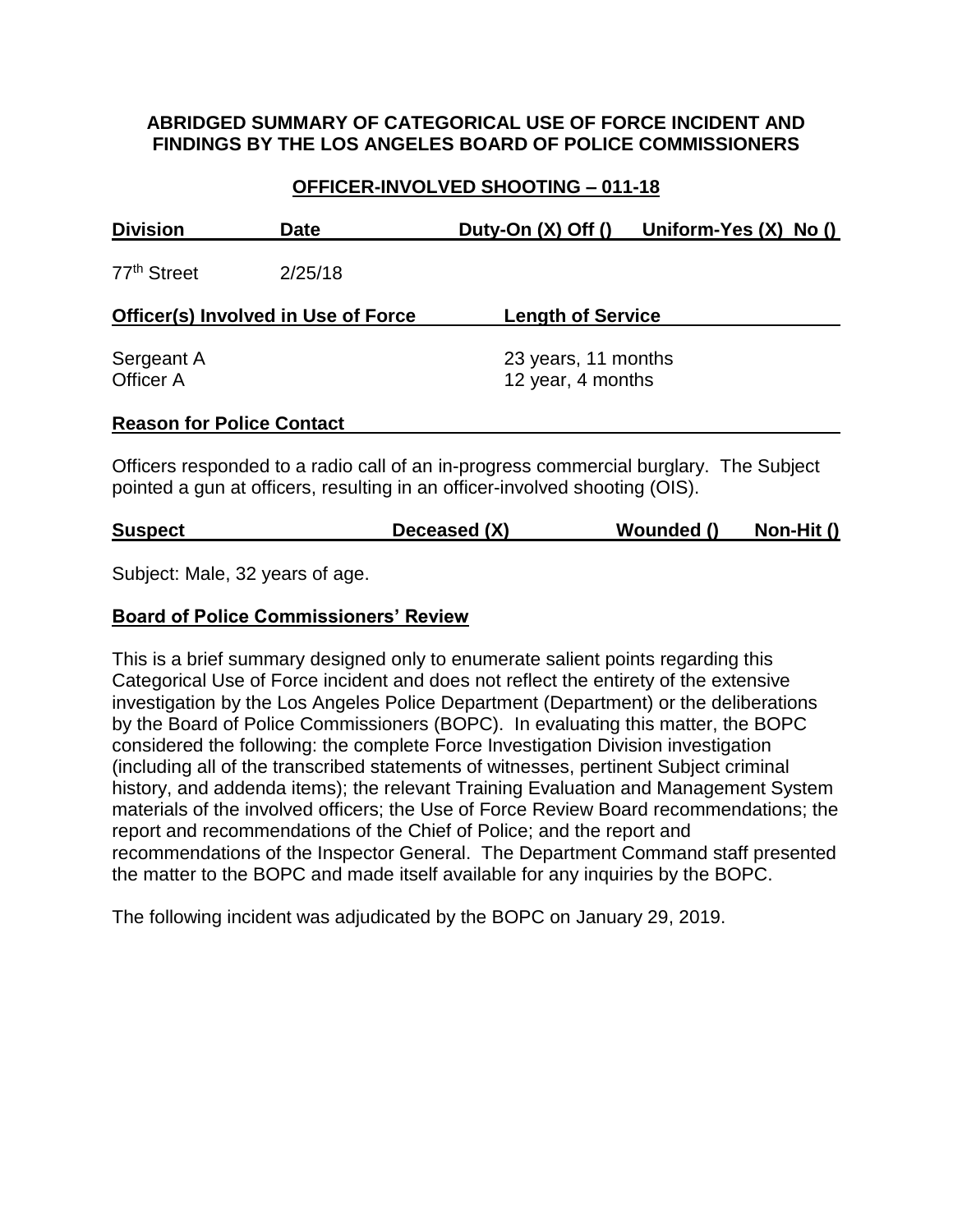#### **Incident Summary**

Witness A, an employee of a commercial business, was at his residence when he received a telephone call from the alarm company advising him of activity at the business. Witness A obtained his cellular telephone to monitor the store's camera system and observed someone inside. Witness A then advised the alarm company of his observations and requested they dispatch police to the business. Witness A and Witness B drove to the location and parked their vehicle in the parking lot. While waiting for the police to arrive, Witness A observed that the corner of the iron security gate at the front of the business was pried open and began to monitor the store's video camera system from his cellular telephone, observing the suspect still inside the location.

Communications Division (CD) broadcast a corresponding radio call. A review of the recorded telephone conversation between CD and the alarm company operator established that CD was not advised that Witness A observed a suspect inside the location.

Officers A and B responded to the location. They were equipped with a Digital In-Car Video System (DICVS) and both were also equipped Body Worn Video (BWV). Due to it being a non-coded radio call, the officers did not activate their DICVS.

Officer B used the Mobile Digital Computer (MDC) in his/her police vehicle to place the officers at the location via the police radio (Code-Six). Officers A and B exited their police vehicle, activated their BWV cameras, and walked toward Witnesses A and B, who were seated in their vehicle. Witness A informed Officers A and B that he was the person who reported the incident. Witness A advised the officers that the suspect(s) were still inside the location.

The burglary alarm was located in the corner of an L-shaped strip mall. There was a sidewalk adjacent to the business that continued with access to a trash area that was utilized by each of the establishments in the strip mall.

Officer A indicated that, based on the information he received from Witness A, he/she believed a suspect, or multiple suspects, were still inside the business. Officers A and B then moved to the front of the location. As they made their approach, they unholstered their service pistols and held them in a one-handed, low-ready position. The officers stated that from their training and experience, the officers believed that burglars are known to carry weapons or burglary tools that could be used as a weapon and felt the situation could rise to one involving the use of deadly force.

According to Officer B, he/she placed his/her finger along the frame of his/her service pistol; however, his/her BWV depicted his/her finger along the trigger guard.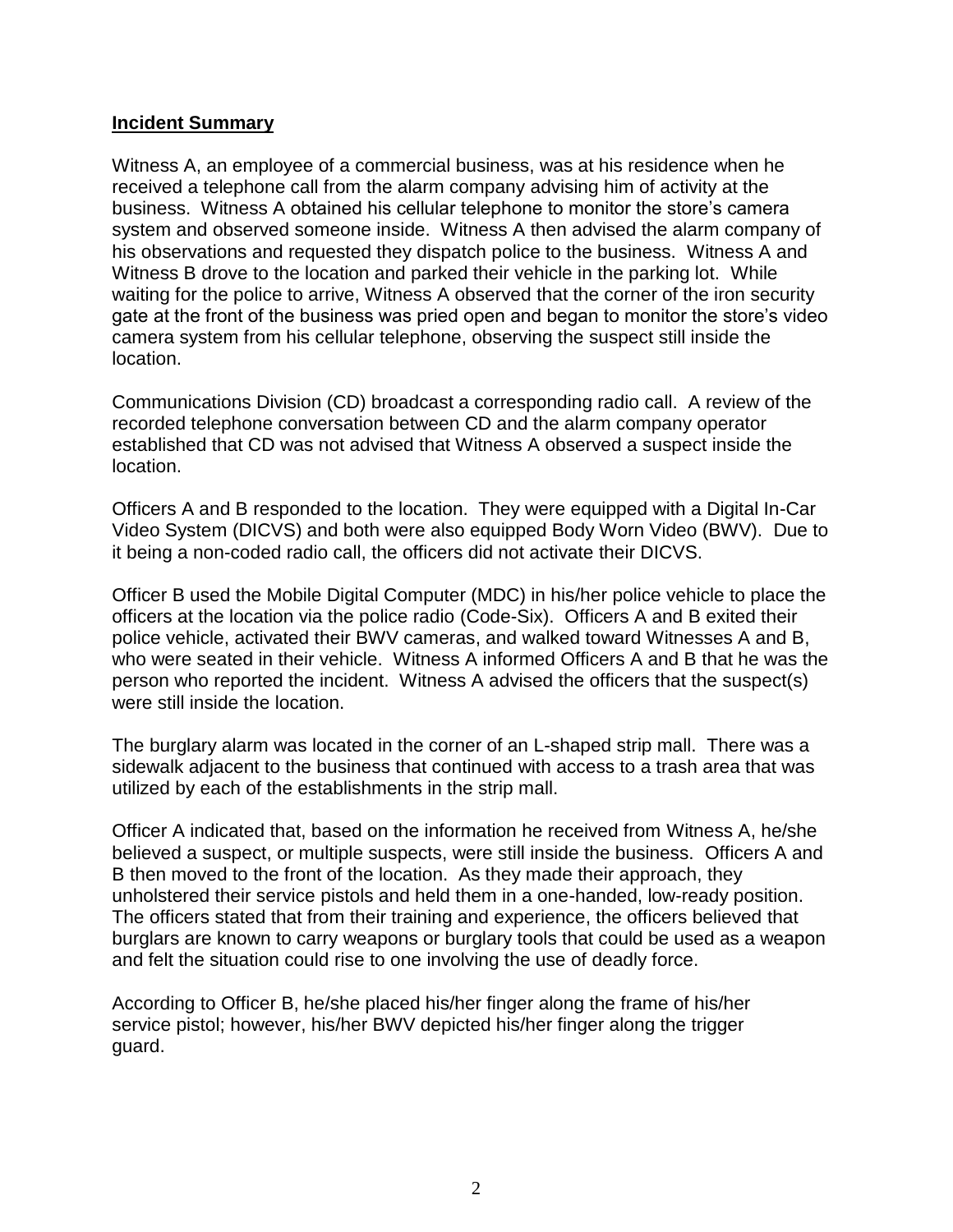Officers A and B continued down the sidewalk and observed that the metal roll down security gate was pulled away from the frame and propped open by a green metal bar that was on the ground. Officer B obtained a position to cover the breached roll down gate and observed broken glass on the ground inside the location. Meanwhile, Officer A observed a set of stairs, at the end of the walkway, adjacent to the business location, that led down to a trash area to the rear of the location

Officer A held his/her pistol as he/she moved forward, walking in front of the gate opening and stopping at the top of the stairs. He/she perceived this area as a potential threat and felt it important not to ignore it. Officer A could be seen in his BWV standing at the top of the stairs overlooking the trash dumpster and appearing to visually inspect the area.

As Officer B held his/her position, he/she observed what he/she believed to be a blanket inside of the opening and believed that squatters may be present inside of the business. At the time neither officer knew what kind of business it was. As Officer A began to walk down the stairs, toward the back of the building where the trash dumpster was located, Officer B heard movement inside of the business, which he/she believed to be six to ten feet inside of the location, and advised Officer A. Officer B then began to communicate with an individual (the Subject) who was inside the location.

Officer A requested a back-up unit. Officer A walked back up the stairs and stood behind Officer B. As Officer B continued to communicate with the Subject, he/she asked Officer A if the rear area was secure, referring to whether the wrought iron gate was locked. Officer A then proceeded down the stairs to check the status of the gate but returned to Officer B's position because he/she heard the Subject escalating his/her behavior as heard on his BWV (the Subject yelling and the sound of broken glass). A review of the officers' BWV established that they could maintain line-of-sight with one another during this movement.

Officer B continued to cover the metal security roll down gate as he/she attempted to communicate with the Subject. Officer A walked back up the stairs, then walked behind Officer B, past the front of the gate, and joined Officer B.

Officer B established verbal communication with the Subject and identified him/herself and his/her partner as Los Angeles Police Department (LAPD) officers, in an attempt to obtain further information from the Subject. Officer B opined that the Subject may be a foreign language speaker and began to communicate with him in that language.

The Subject indicated that he wanted to exit the business. However, Officer B wanted to wait for the arrival of additional personnel resources before initiating contact with the Subject. Officer B was aware that a back-up unit was requested and resources were en route. Officer B directed the Subject to remain inside the location.

Officer B believed the Subject was a squatter and anticipated that he was accompanied by other squatters. It was Officer B's experience that multiple squatters often occupied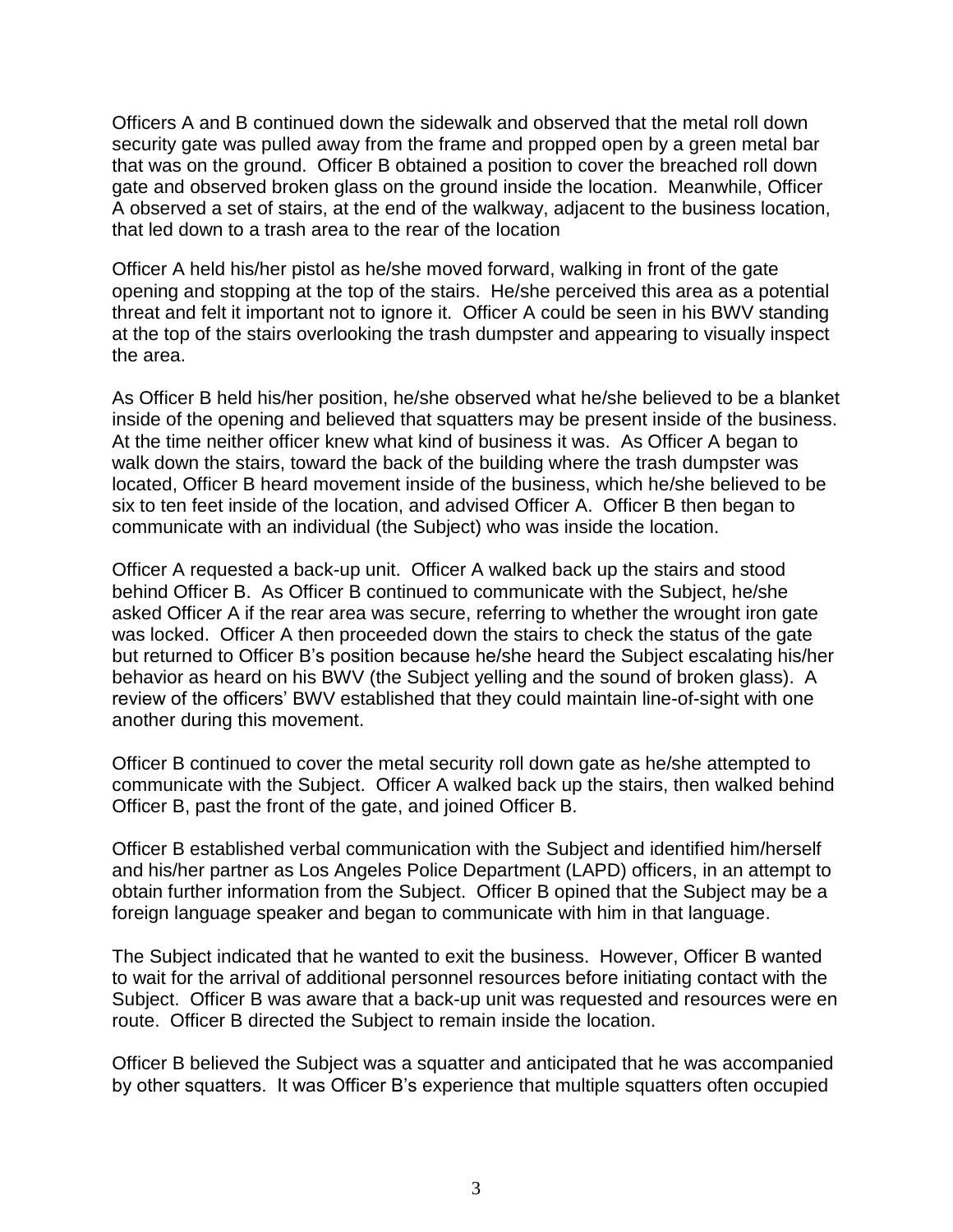the same location. Officer B did not want anyone to exit the location prior to arrival of additional resources.

Officer B indicated that the Subject began to escalate his behavior, becoming more verbally abusive and throwing items inside the location. This influenced Officers A and B to redeploy on the sidewalk, taking cover behind the corner of a pizzeria, located in the strip mall across from the alarm call. Officer B served as lethal cover while Officer A transitioned to a less-lethal option by holstering his/her service pistol and unholstering his/her TASER, which he/she held in his/her right hand.

Numerous other officers arrived and helped secure the scene. Meanwhile, Officer B's BWV captured the continued sound of glass breaking, the Subject yelling, and depicted the metal security gate being pushed outward.

Sergeant A arrived at the scene and broadcast that he/she had done so.

Sergeant A had the impression the officers were already organized in a contact team and were in the process of ordering the Subject out of the location. Sergeant A believed that he/she was one of the first officers at the scene and took a containment position on the side of the location in the rear alley.

Sergeant A parked his/her police vehicle at the opening of the alley. He/she maintained a position outside the police vehicle because he/she wanted to obtain some additional information about the location before walking through the alley. Sergeant A decided to walk rather than drive down the alley.

As Sergeant A proceeded through the alley, he/she observed an area where a trash dumpster and some carboard boxes were located, which was secured by a gate. Sergeant A also observed an exterior stairway that led up to an open-air doorway. These were the stairs that Officer A had previously negotiated when he/she entered the trash area.

Officer A directed the Subject to exit the location with his hands up; however, the Subject did not comply and began to push on the metal security gate, causing the opening to widen.

Additional officers continued to arrive. Officer B can be heard on his/her BWV directing them to take a containment position to the rear of the location in the alley. None of the officers were aware that Sergeant A was already in the alley because he/she had broadcast he/she was at scene but did not provide information regarding his/her location.

Sergeant A indicated that his/her intent was to have other officers cover the rear alley area, so that he/she could respond to the front of the location to provide supervisory oversight after being relieved by a responding unit.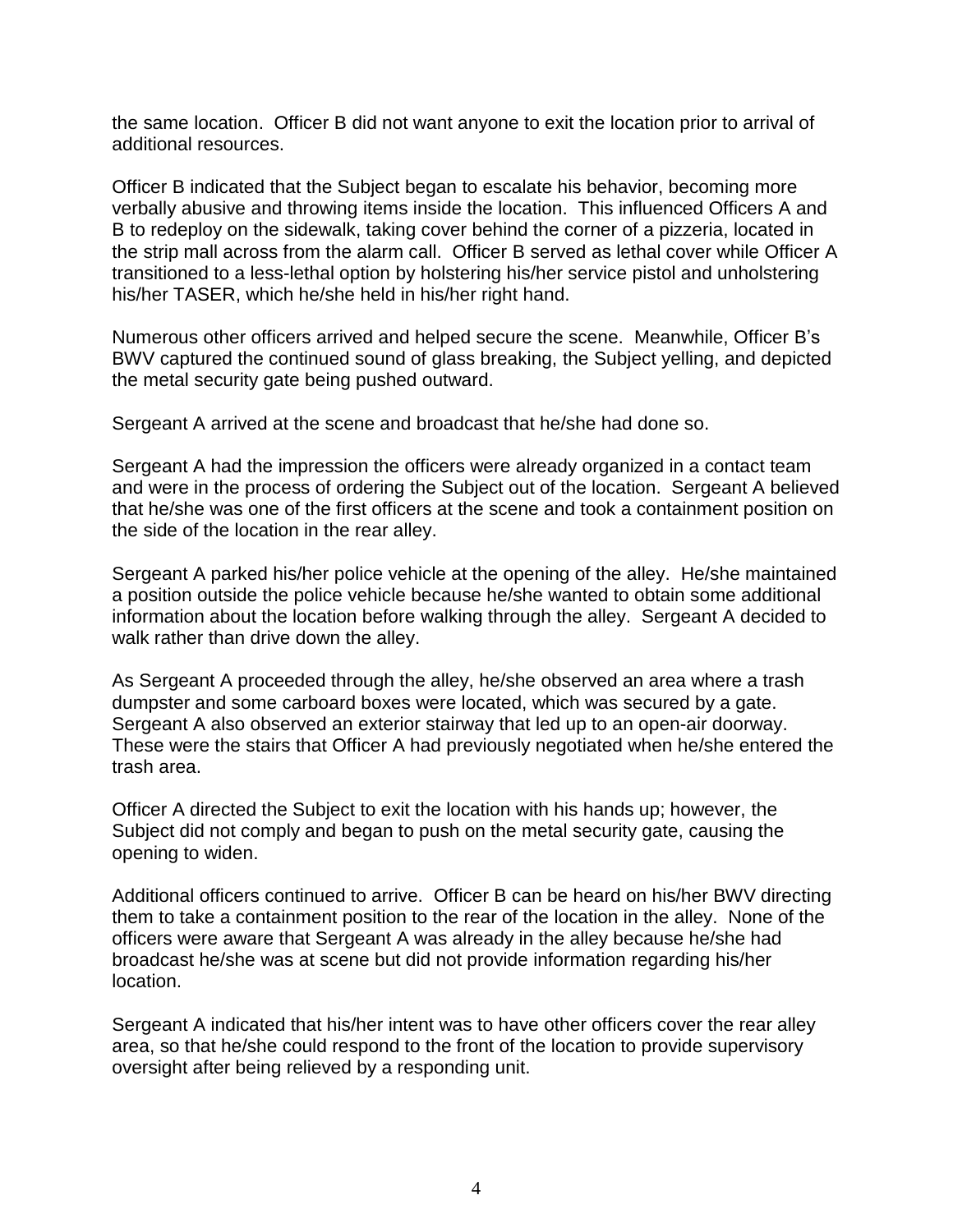Sergeant A then proceeded to move along the gated trash area, momentarily stopping at the closed gate. According to Sergeant A, he/she heard the officers giving verbal commands to the Subject. Sergeant A was cognizant that the Subject could enter the trash area and elected to redeploy further in the alley to a position near a cinder block wall at the corner of the gated trash area. Sergeant A believed the wall afforded him/her cover, if needed.

Officer B's BWV captured the Subject exit the alarm location and proceed down the stairs to the trash area. Officers A and B held their positions at the front of the location as other officers ran through the parking lot and then along the sidewalk with the intent to obtain a containment position to establish a perimeter.

Sergeant A's BWV captured him/her holding his/her radio in his/her hand when the Subject was first observed at the top of the steps by Sergeant A. The BWV then captured the Subject run down the stairs and take a position beyond the trash dumpster with both his/her arms extended toward Sergeant A, in a manner consistent with a shooting stance. Sergeant A placed his/her radio in the radio holder and drew his/her service pistol, which Sergeant A held in his/her right hand and moved backward, away from the gated trash area. Sergeant A indicated he/she drew his/her service pistol because he/she observed the Subject holding a "large handgun" in his/her hand at the top of the stairs, causing him/her to believe the incident could escalate to one involving the use of lethal force.

Sergeant A's BWV captured him/her drawing his/her service pistol as the Subject assumed a shooting stance.

Sergeant A redeployed away from his/her initial position of cover at the cinder block wall. It was from this position that additional officers could be seen on Sergeant A's BWV entering the alley. Sergeant A could be heard on BWV yelling, *"He's got a gun! He's got a gun!"* Simultaneously, Sergeant A's BWV captured him/her briefly raise his left arm and make a motion. Sergeant A did not recall this interaction.

Sergeant A's BWV then captured him/her raise his/her service pistol and discharge two rounds (rounds 1 and 2). These two rounds were discharged approximately 8 seconds after Sergeant A redeployed from his/her initial position of cover. Sergeant A's BWV did not capture the Subject's position at the time the rounds were discharged.

Sergeant A stated he/she had no independent recollection as to discharging these two rounds and was unable to provide his/her rationale for discharging them. Sergeant A's BWV depicted a dumpster located close to his/her position, and it revealed some movement near the dumpster at the time Sergeant A fired.

As Sergeant A discharged these two rounds, officers then redeployed to positions along the wall of the pizzeria at the entrance of the alley.

After discharging the two rounds, Sergeant A's BWV captured him/her slightly move to his/her left, toward the middle of the alley, which afforded him/her an expanded field of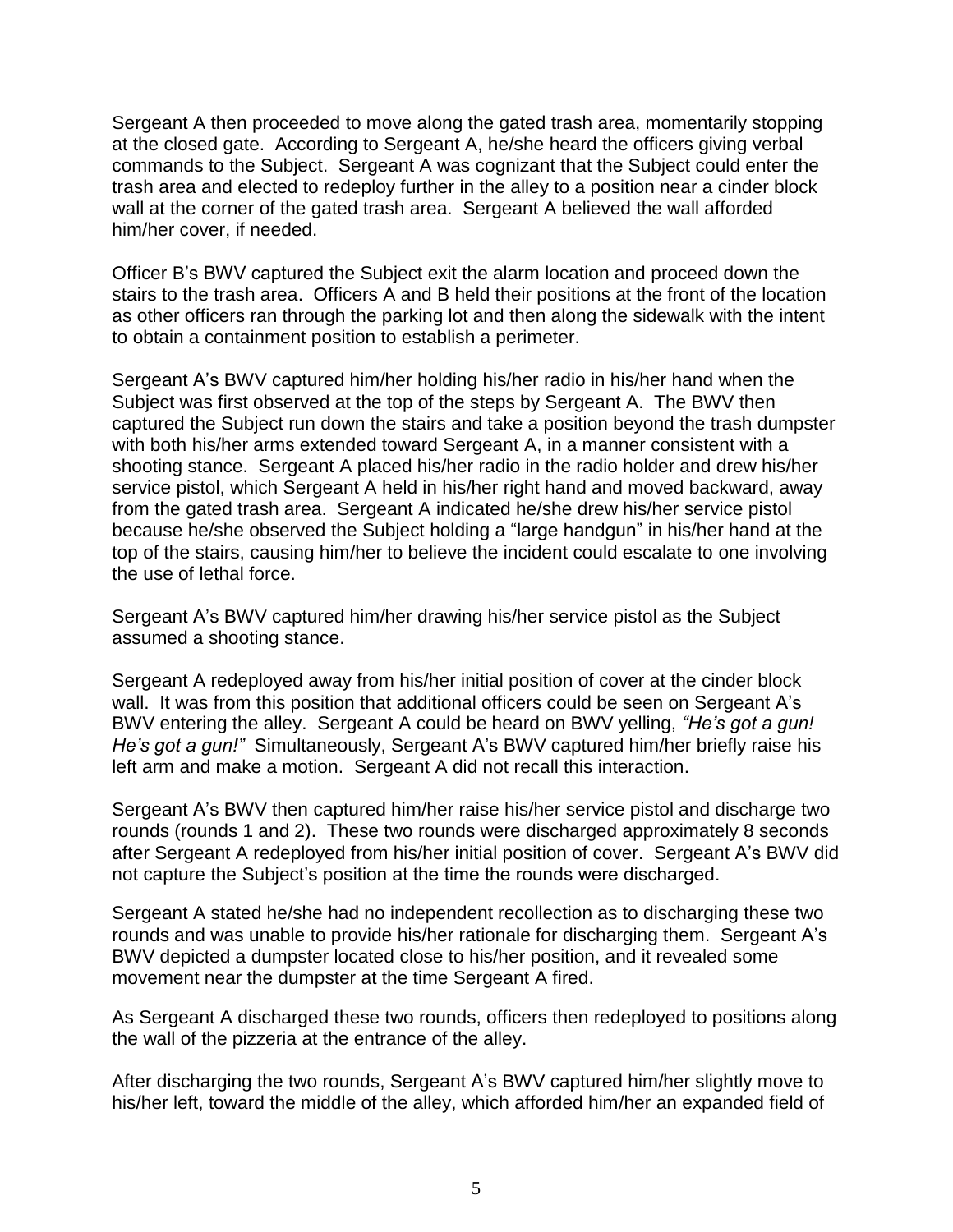vision into the trash area with the doorway at the top of the steps in view. This was established by Sergeant A's BWV.

Officers A and B heard the rounds being discharged. Officer B broadcast that shots had been fired. Officer A stated he/she heard four rounds discharged.

Officer A believed that the Subject may have shot at officers that were to the rear of the location. Officer A holstered his/her TASER and drew his/her service pistol because he/she believed that the Subject was armed and posed a lethal threat.

Sergeant A's BWV captured the Subject behind the trash dumpster, appearing to look in his/her direction. The Subject then ran up the stairs, holding his/her handgun overhead, pointed upward. The Subject can then be seen facing in the direction of Officers A and B, who were still in front of the location and appeared to begin to level his/her handgun in their direction, moving it from overhead to in front of his/her face.

According to Officer A, he/she and Officer B began to re-deploy to the edge of the building. As the officers were redeploying, the Subject suddenly appeared in the doorway at the top of the stairs, facing in the direction of Officers A and B.

According to Officer A, he/she had a clear view of the Subject, through the pizzeria windows and observed that the Subject was holding a handgun in his/her right hand, which was pointed upward. Officer A believed that if he/she could see the Subject, then the Subject could also see Officer A.

Officer A stated that the Subject then began to bring the handgun downward, which influenced him/her to aim his/her service pistol at the Subject's center body mass, while looking through the pizzeria glass door, and discharge one round from an approximate distance of 25 feet.

The round struck the lower left side of the door frame and appeared to have no effect on the Subject. Officers A and B then continued to redeploy to the side of the building.

Sergeant A's BWV captured the Subject holding his/her handgun above his/her head with both hands as he/she ascended the stairs. Sergeant A maintained his/her handgun in this position at the top of the steps before transitioning it to the front of his/her body as he/she descended the stairs. According to Sergeant A, he/she observed that the Subject was armed with what he/she believed to be a silver handgun, which Sergeant A described as being pointed upward at a ninety-degree angle.

As the Subject ran down the stairs, Sergeant A discharged two additional rounds (rounds 3 and 4) at the Subject from an approximate distance of 45 feet.

Sergeant A stated that the Subject came down the stairs still in possession of his handgun, but Sergeant A was uncertain as to the direction it was pointed. He/she described the Subject holding his handgun in front of him at waist level.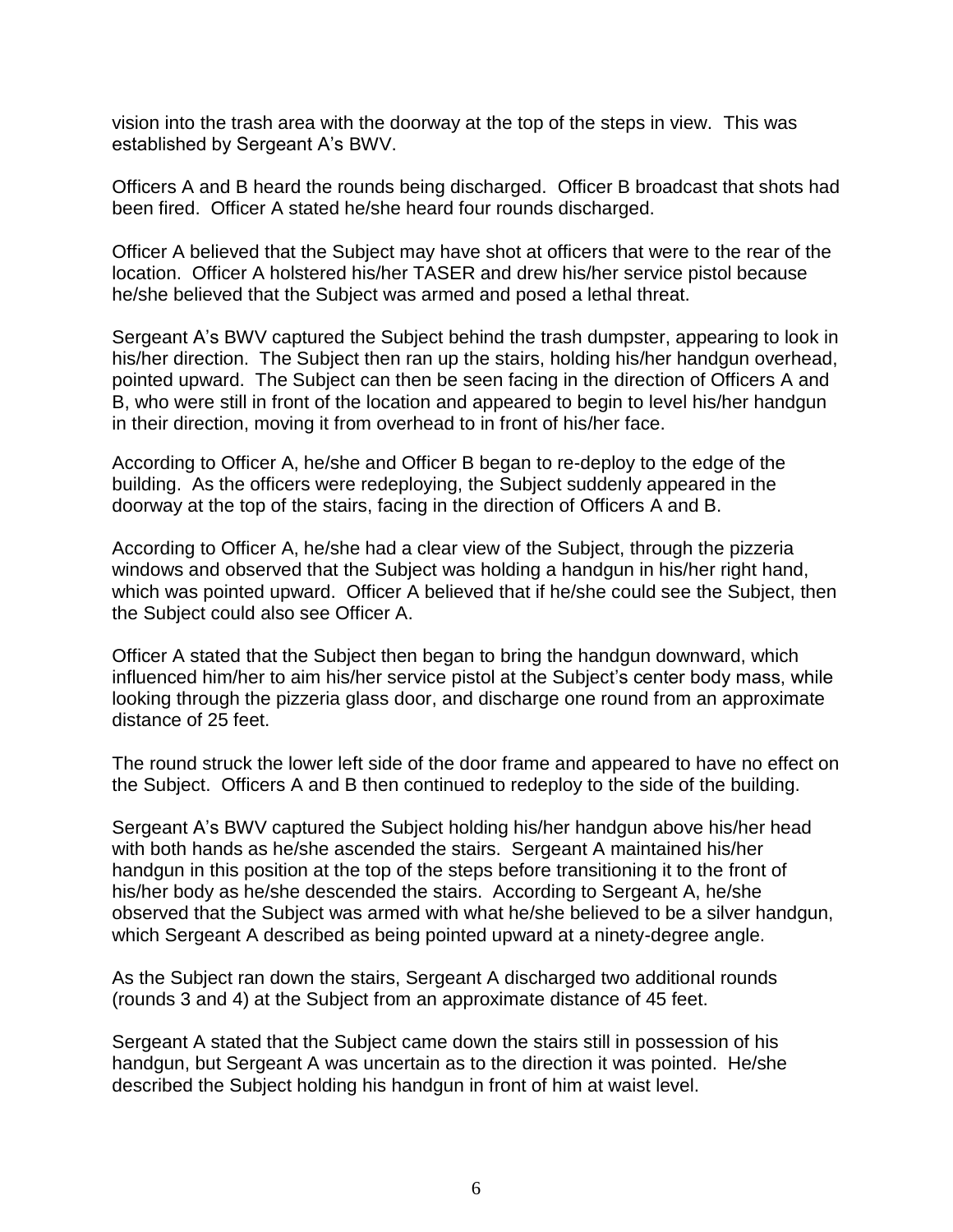Sergeant A stated in his/her second interview that he/she did not recall discharging these two rounds (rounds 3 and 4) and was unable to provide context as to his/her rationale for discharging these rounds.

After Sergeant A discharged these two rounds (rounds 3 and 4), his/her BWV captured the Subject take a position behind the trash dumpster.

According to Sergeant A, he/she began to give commands in Spanish, repeatedly directing the Subject to "Drop the weapon!" The Subject did not comply and then took a position adjacent to the trash dumpster, causing Sergeant A to perceive that the Subject was going to shoot at him/her. Sergeant A aimed his/her service pistol at the Subject's center body mass, chest area, and discharged two rounds (rounds 5 and 6) from an approximate distance of 35 feet.

Sergeant A's BWV depicted the Subject was concealed behind the trash dumpster except for portions of the left side of his body at the time Sergeant A discharged these two rounds (rounds 5 and 6).

According to Sergeant A, the Subject secreted himself behind the trash dumpster, "poking his head up," exposing him from the top of his head to his mouth. Sergeant A's BWV captured the Subject exposing the top of his head from behind the trash dumpster.

According to Sergeant A, the second time the Subject exposed his head, Sergeant A observed what he/she perceived to be a handgun being brought down and pointed in his/her direction. Sergeant A aimed his/her service pistol at the Subject's head and discharged a single round (round 7) from an approximate distance of 35 feet.

When Sergeant A discharged rounds 5 and 6, he/she indicated he/she discharged 2 to 3 rounds, presumably incorporating round 7 into this series of fire because he/she did not recall firing a single round (round 7).

Sergeant A demonstrated that the Subject was holding his handgun in his right hand with it at the side of his head.

Sergeant A attempted to discharge another round at the Subject; however, Sergeant A experienced a weapon malfunction. Sergeant A could be seen on his/her BWV taking a step to his right and pulling the slide to the rear, ejecting a live round.

Sergeant A side-stepped to his/her left and continued to verbalize with the Subject in Spanish, telling him to drop his handgun. Sergeant A's BWV depicted the Subject again exposing his head from over the top of the trash dumpster. Sergeant A perceived the Subject as a deadly threat, assumed a two-handed shooting stance, aimed his/her service pistol at the Subject's head, and discharged a single round (round 8) from an approximate distance of 35 feet.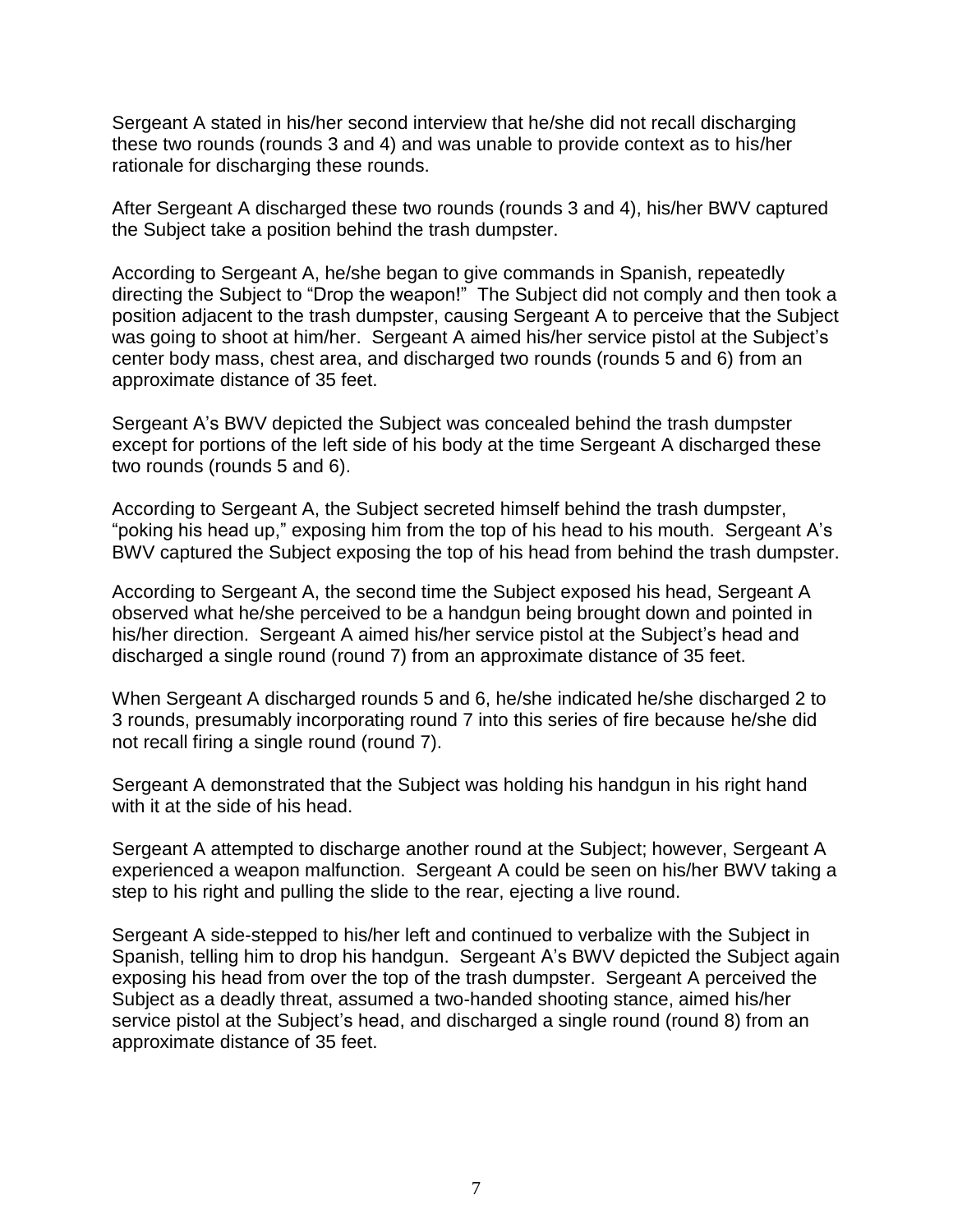Sergeant A used his/her left hand to activate his/her BWV, then re-acquired a twohanded grip on his/her service pistol, which he/she continued to point in the direction of the Subject.

According to Sergeant A, he/she perceived the Subject to be a deadly threat because he continued to peer over the trash dumpster. Sergeant A aimed for the Subject's head and discharged a single round (round 9) from an approximate distance of 35 feet.

Sergeant A's BWV captured the Subject appear to move behind the trash dumpster; however, the Subject's movements were not discernible. Sergeant A's BWV captured the Subject's head above the trash dumpster and it appeared the Subject was holding an object in his right hand. According to Sergeant A, the Subject raised his head up from behind the dumpster. Sergeant A feared for his/her life and discharged a single round (round 10) from an approximate distance of 40 feet.

Sergeant A's BWV then captured the Subject extend what appeared to be his right arm above the trash dumpster, holding what appeared to be a shiny object. According to Sergeant A, he/she aimed at the Subject's head and discharged a single round (round 11) from an approximate distance of 40 feet.

Sergeant A was uncertain if his/her last round struck the Subject or if the Subject just took cover behind the trash dumpster. Sergeant A continued to aim his/her service pistol in the direction of the Subject while he/she gave the Subject commands to drop the weapon.

All BWV, physical evidence at scene, ballistic evidence, and analyzed evidence was evaluated and indicated that the Subject did not discharge his firearm.

As Sergeant A held his/her position, additional officers arrived at Sergeant A's location. Sergeant A advised them that the Subject was behind the dumpster and he/she had not seen any further movements from the Subject. Sergeant A further informed them that he/she had not heard any further movement from the Subject and believed he might have been down behind the dumpster.

Los Angeles Fire Department personnel arrived at the location and declared the Subject to be deceased.

#### **Los Angeles Board of Police Commissioners' Findings**

The BOPC reviews each Categorical Use of Force incident based upon the totality of the circumstances, namely all of the facts, evidence, statements and all other pertinent material relating to the particular incident. In every case, the BOPC makes specific findings in three areas: Tactics of the involved officer(s); Drawing/Exhibiting of a firearm by any involved officer(s); and the Use of Force by any involved officer(s). Based on the BOPC's review of the instant case, the BOPC made the following findings: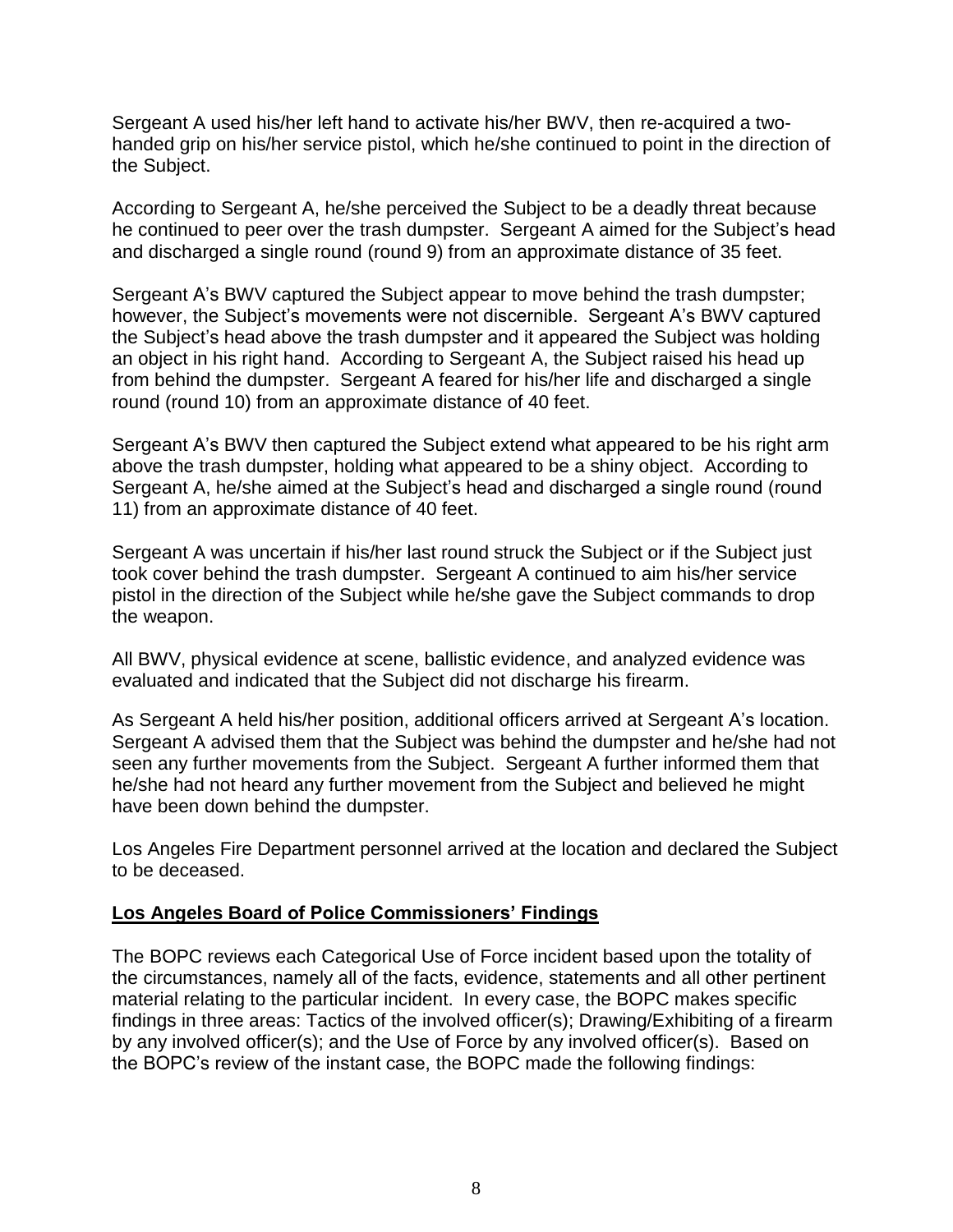# **A. Tactics**

The BOPC found Officers A and B's tactics to warrant a Tactical Debrief and Sergeant A's tactics to warrant Administrative Disapproval.

## **B. Drawing and Exhibiting**

The BOPC found Sergeant A along with Officers A and B's drawing and exhibiting of a firearm to be In Policy.

# **C. Lethal Use of Force**

The BOPC found Sergeant A's and Officer A's lethal use of force to be In Policy.

## **Basis for Findings**

In making its decision in this matter, the Commission is mindful that every "use of force by members of law enforcement is a matter of critical concern both to the public and the law enforcement community. It is recognized that some individuals will not comply with the law or submit to control unless compelled to do so by the use of force; therefore, law enforcement officers are sometimes called upon to use force in the performance of their duties. It is also recognized that members of law enforcement derive their authority from the public and therefore must be ever mindful that they are not only the guardians, but also the servants of the public. The Department's guiding value when using force shall be reverence for human life. Officers shall attempt to control an incident by using time, distance, communications, and available resources in an effort to de-escalate the situation, whenever it is safe and reasonable to do so. When warranted, Department personnel may objectively use reasonable force to carry out their duties. Officers who use unreasonable force degrade the confidence of the community we serve, expose the Department and fellow officers to legal and physical hazards, and violate the rights of individuals upon whom unreasonable force is used. Conversely, officers who fail to use force when warranted may endanger themselves, the community and fellow officers." (Use of Force Policy, Los Angeles Police Department Manual.)

The Commission is cognizant of the legal framework that exists in evaluating use of force cases, including the United States Supreme Court decision in Graham v. Connor, 490 U.S. 386 (1989), that:

"The reasonableness of a particular use of force must be judged from the perspective of a reasonable officer on the scene, rather than with the 20/20 vision of hindsight. The calculus of reasonableness must embody allowance for the fact that police officers are often forced to make split-second judgments – in circumstances that are tense, uncertain and rapidly evolving – about the amount of force that is necessary in a particular situation."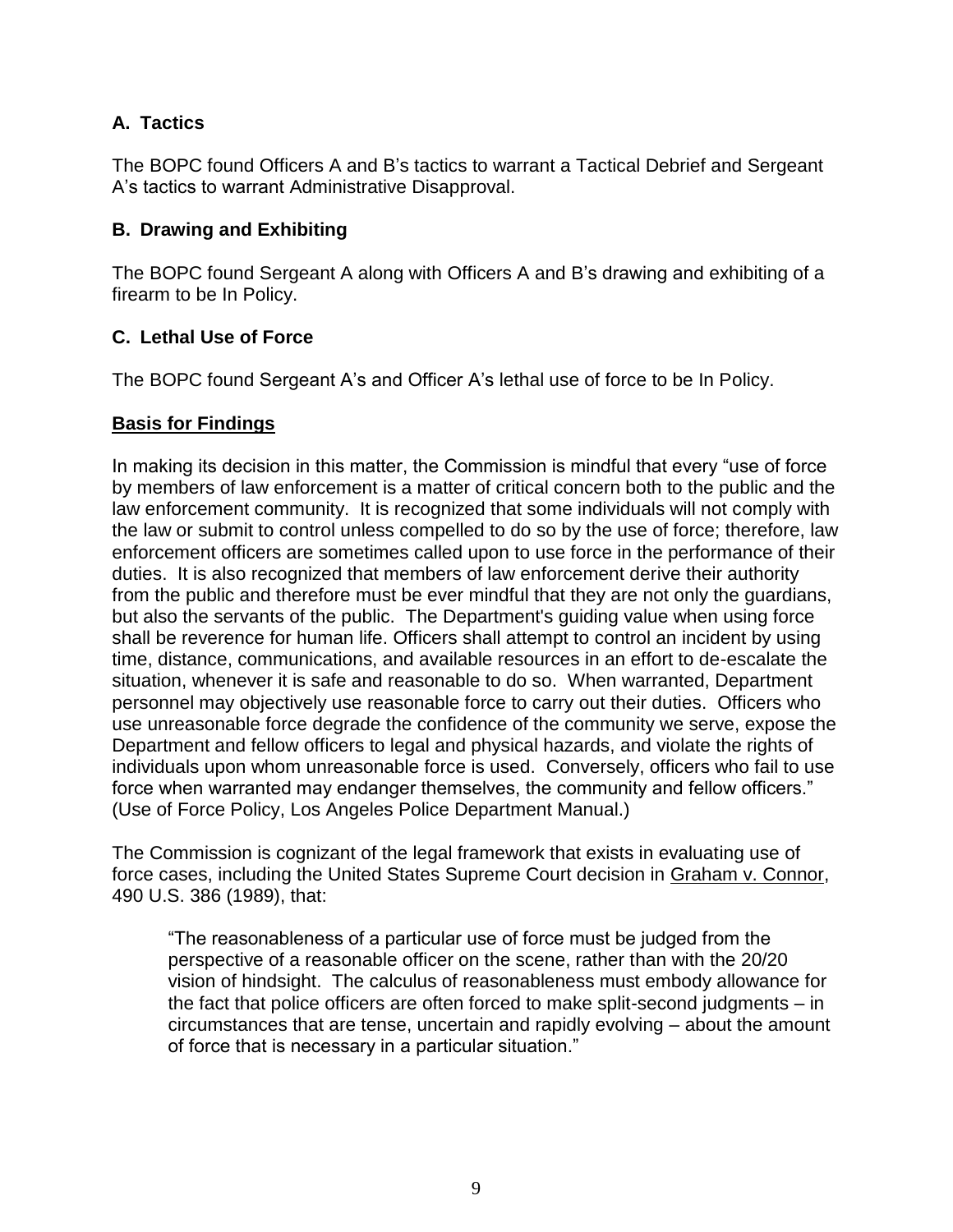The Commission is further mindful that it must evaluate the actions in this case in accordance with existing Department policies. Relevant to our review are Department policies that relate to the use of force:

Law enforcement officers are authorized to use deadly force to:

- Protect themselves or others from what is reasonably believed to be an imminent threat of death or serious bodily injury; or
- Prevent a crime where the subject's actions place person(s) in imminent jeopardy of death or serious bodily injury; or
- Prevent the escape of a violent fleeing felon when there is probable cause to believe the escape will pose a significant threat of death or serious bodily injury to the officer or others if apprehension is delayed. In this circumstance, officers shall to the extent practical, avoid using deadly force that might subject innocent bystanders or hostages to possible death or injury.

The reasonableness of an Officer's use of deadly force includes consideration of the officer's tactical conduct and decisions leading up to the use of deadly force. (Use of Force Policy, Los Angeles Police Department Manual.)

An officer's decision to draw or exhibit a firearm should be based on the tactical situation and the officer's reasonable belief that there is a substantial risk that the situation may escalate to the point where deadly force may be justified. (Los Angeles Police Department Manual.)

Tactical de-escalation involves the use of techniques to reduce the intensity of an encounter with a suspect and enable an officer to have additional options to gain voluntary compliance or mitigate the need to use a higher level of force while maintaining control of the situation. Tactical de-escalation does not require that an officer compromise his or her safety or increase the risk of physical harm to the public. De-escalation techniques should only be used when it is safe and prudent to do so. (Tactical De-Escalation Techniques, October 2016.)

# **A. Tactics**

• During its review of the incident, the BOPC noted the following tactical considerations:

## **1. Cover**

Officers A and B did not redeploy to a position of cover after they made verbal contact with the Subject.

In this case, the officers tactically deployed in front of the business. As they began to assess the layout of the building, Officer B heard noise coming from inside the business and began a dialogue with the Subject. During this time, the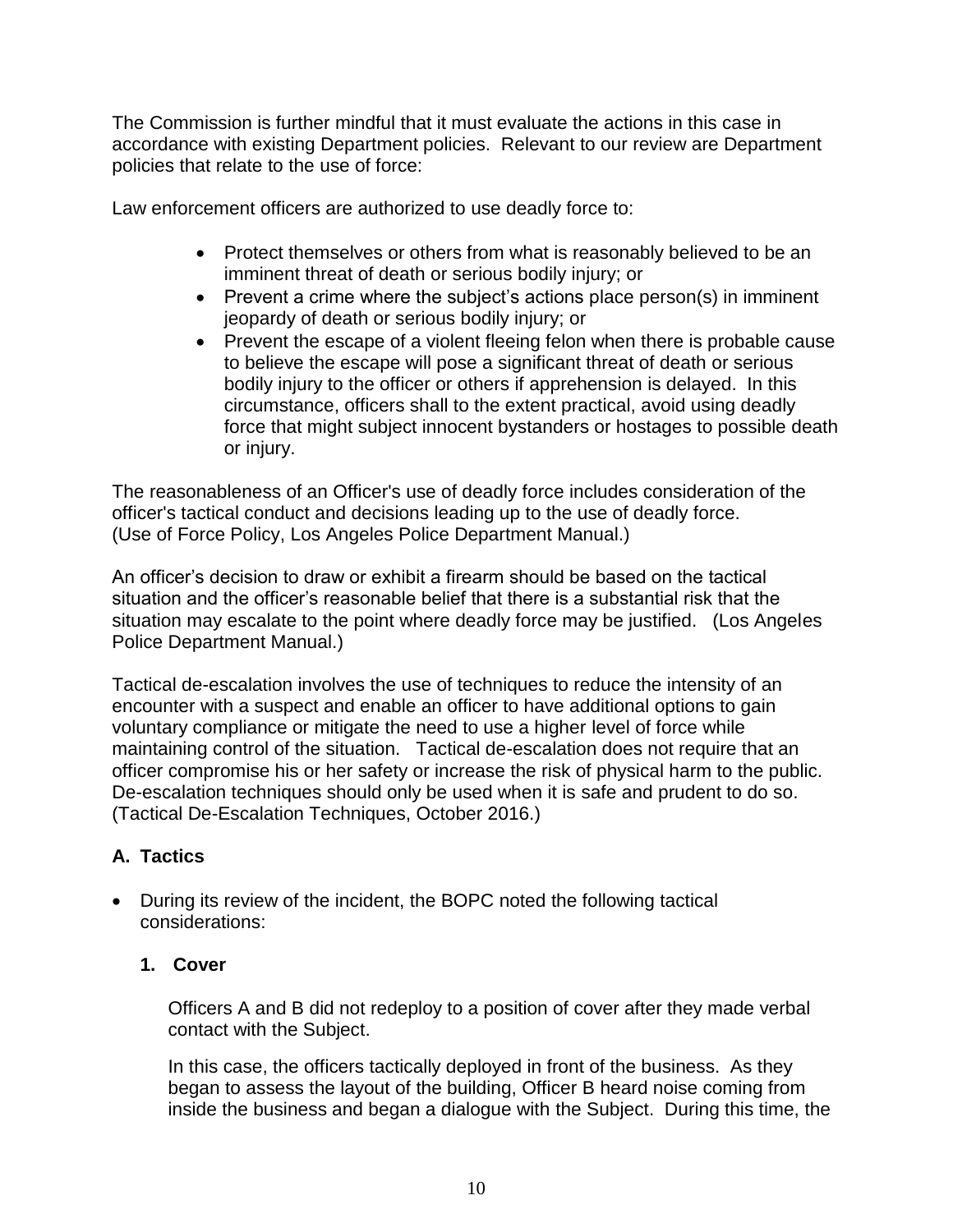Subject became irate, threatened to start a fire with gas, and verbalized that he wanted to exit the business**.**

#### **2. Tactical Communication**

As the officers attempted to contain the location, Sergeant A, who was deployed to the rear of the business, did not communicate with the officers in the front of the business. As a result, the involved personnel were ultimately faced with a rapidly unfolding tactical situation, involving an armed suspect, without the benefit of communication to coordinate actions between the personnel on the two sides of the business.

In this case, Officers A and B effectively communicated with each other as they coordinated their efforts and disseminated information to officers who arrived at the front of the location. However, Officers A and B did not broadcast many of their observations during the unfolding tactical situation and were unaware that a supervisor was positioned to the rear of the business.

When Sergeant A arrived, he/she advised CD he/she was to the rear of the location and requested the next available unit respond to his/her location. However, Sergeant A did not attempt to open a direct line of communication with the officers at the front of the location.

#### **3. Containment** (Substantial Deviation – Sergeant A)

Sergeant A parked his/her police vehicle at the mouth of the rear alley of the strip mall. Sergeant A exited his police vehicle and assumed a position of containment behind the business.

In this case, when Sergeant A arrived at the scene, he/she quickly assessed the situation in front of the business and believed the four tenured officers were effectively handling the tactical situation. As such, he/she continued driving and assumed a position of containment at the mouth of the alley, close to the strip mall. At that time, Sergeant A did not observe any officers positioned to the rear of the location, and an Air Unit had not yet arrived to assist with establishing a perimeter.

According to Sergeant A, he/she assumed this position with the intent of temporarily maintaining containment on the side of the building until another unit arrived to take his position. Once relieved, he/she would then respond to the front of the building. Sergeant A considered reassigning officers from the front of the location to the rear; however, he/she decided against it because he/she believed this would lessen the efficiency of the contact team as they attempted to gain compliance from the Subject.

Sergeant A assessed his/her position and decided to walk in the alley to evaluate the rear of the business. After he/she observed the layout of the trash area to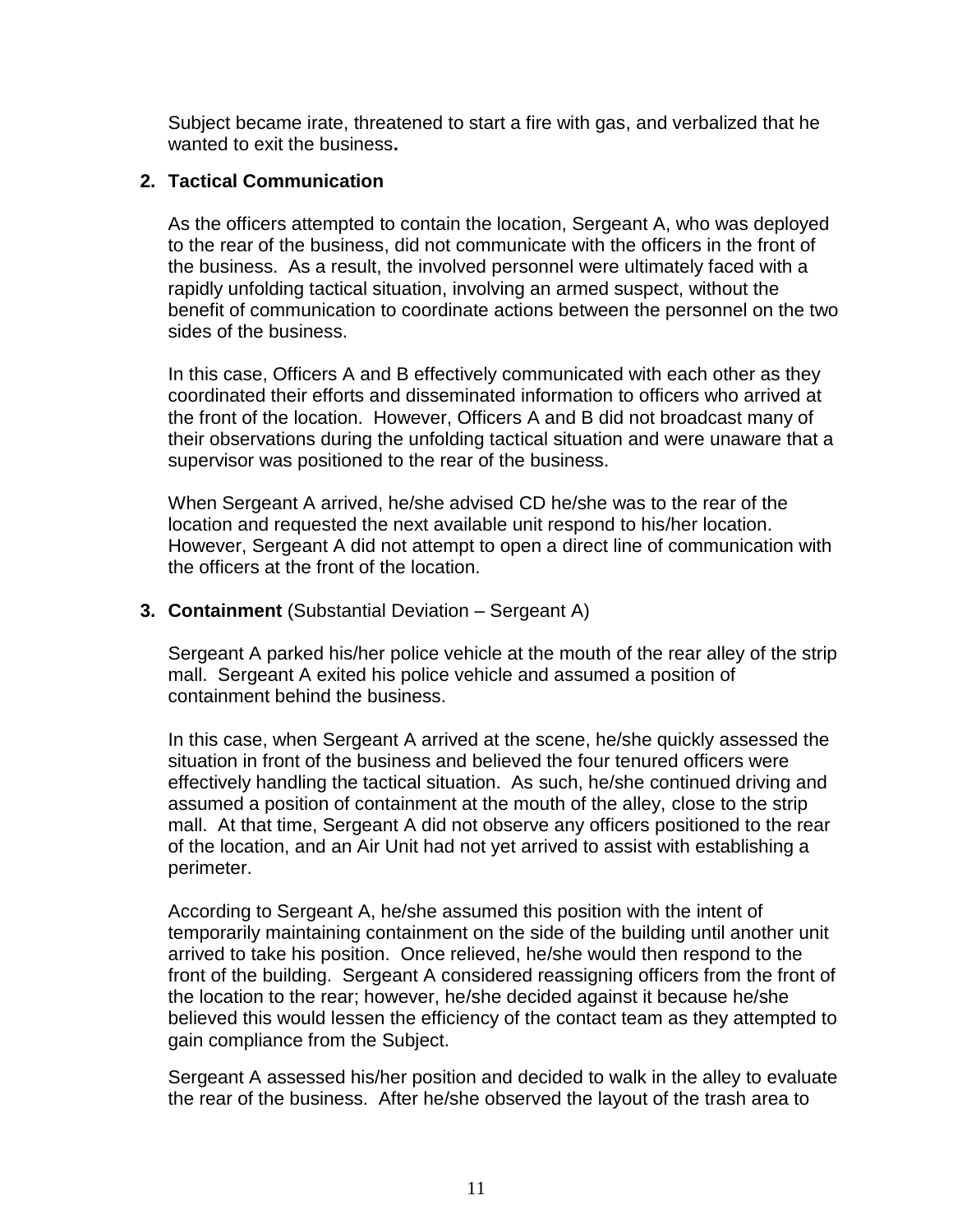the rear of the business, Sergeant A broadcast a request for the first available unit to respond to his/her location.

### **4. Protocols Subsequent to a Categorical Use of Force Incident**

After the OIS, Sergeant A observed that the Subject disappeared behind the dumpster and never reappeared. Sergeant A did not know if the Subject had been injured from gunfire or if he was still attempting to hide behind the dumpster. Based upon his/her observations, Sergeant A believed the Subject was still a threat and, therefore, held his/her position in the alley and awaited the response of additional resources.

Sergeant A recognized that the tactical situation was still ongoing and assumed the role of the IC. During this time, additional officers arrived at Sergeant A's location. Sergeant A assembled a contact team, briefed them on the situation, and gave them instructions to cover the dumpster area. Additionally, while waiting for the arrival of the ballistic shields, Sergeant A began to coordinate with the airship and attempted to get another supervisor to his/her location.

Approximately two minutes after the OIS, Sergeant A's BWV captured him/her broadcast a request for a supervisor to respond to his/her location. The BWV then captured subsequent attempts by Sergeant A to contact a supervisor, via his/her radio, while he/she actively managed the ongoing tactical situation.

- The BOPC also considered the following:
	- 1. Tactical Vehicle Deployment The investigation revealed that Officers A and B parked their police vehicle in the strip mall parking lot.
	- 2. Public Safety at Critical Incidents The investigation revealed that after speaking with the witnesses, Officers A and B did not direct them to leave the parking lot.
	- 3. Body Worn Video Activation The investigation revealed that Sergeant A activated his BWV late and not until he was actively engaged in the OIS.

## **Command and Control**

• Sergeant A was the first supervisor to arrive on scene and did not take control of the incident at the front of the location.

The BOPC noted that Sergeant A's decision to drive to the rear alley and then walk to the rear of the business was not reasonable and limited his/her ability to effectively assess and manage the ongoing tactical situation.

The BOPC was critical of Sergeant A's lack of command and control at the beginning of this incident and concluded that he/she did not demonstrate the level of control or supervision expected of a field supervisor.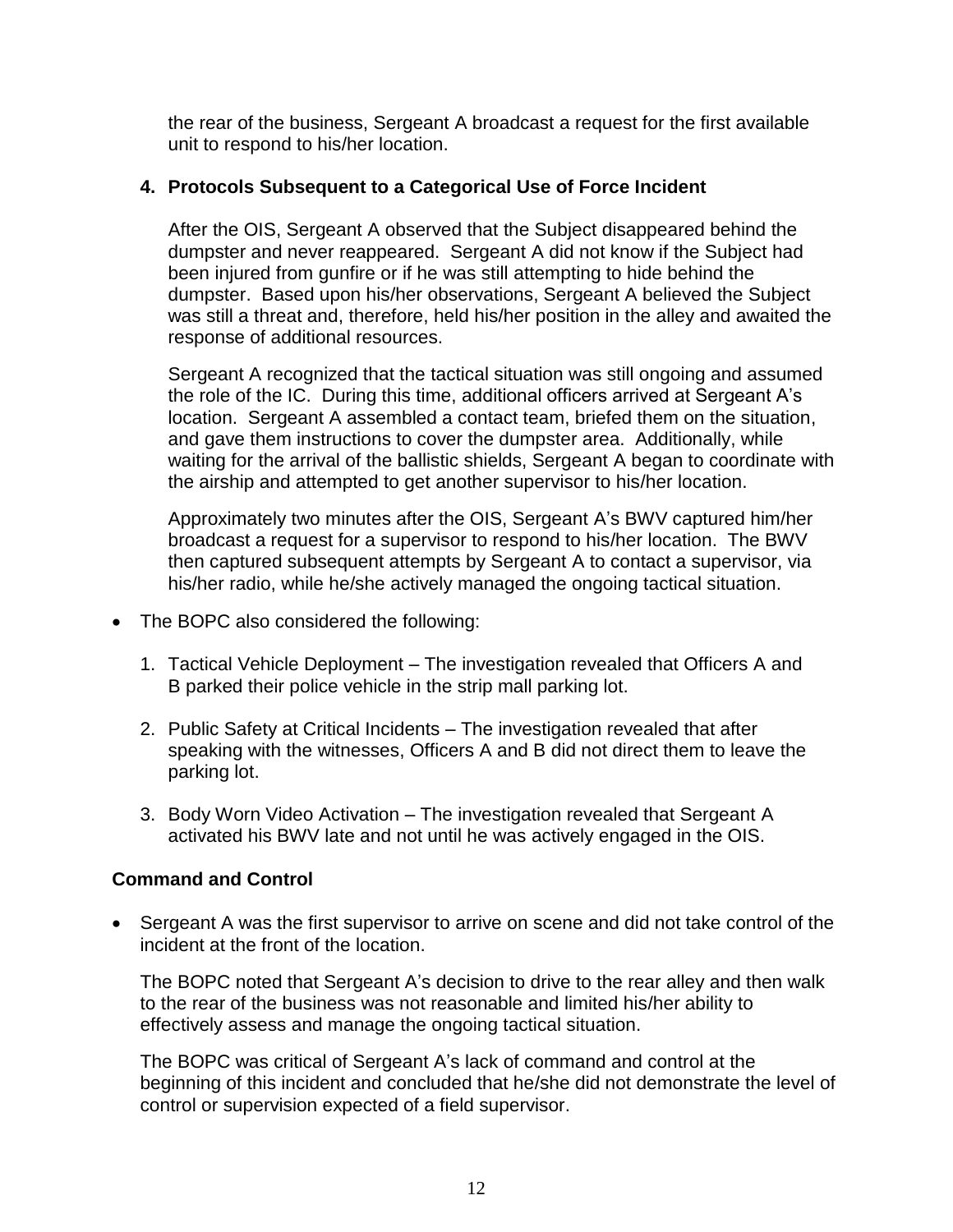As a result, the BOPC determined Sergeant A's lack of supervisory oversight at the beginning of this incident substantially and unjustifiably deviated from approved Department supervisory training, and thus warranted a Tactics finding of Administrative Disapproval.

Once the tactical situation had stabilized, Sergeant A walked to the front of the location and advised a supervisor of his/her involvement in the OIS. Although it was identified that there was a delay in Sergeant A reporting his/her involvement in the OIS, the BOPC believed this was reasonable considering Sergeant A's immediate responsibilities as the IC of an ongoing tactical situation.

As a result, the BOPC concluded that Sergeant A's actions *after* the OIS were consistent with Department supervisory training.

• The evaluation of tactics requires that consideration be given to the fact that officers are forced to make split-second decisions under very stressful and dynamic circumstances. Tactics are conceptual and intended to be flexible and incidentspecific, which requires that each incident be looked at objectively and the tactics be evaluated based on the totality of the circumstances.

Each tactical incident also merits a comprehensive debriefing. In this case, there were identified areas where improvement could be made. A Tactical Debrief is the appropriate forum for the involved personnel to discuss individual actions that took place during this incident.

Each tactical incident also merits a comprehensive debriefing. In this case, there were identified areas where improvement could be made. A Tactical Debrief is the appropriate forum for the involved personnel to discuss individual actions that took place during this incident.

In conducting an objective assessment of this case, the BOPC found that the tactics utilized by Sergeant A substantially and unjustifiably deviated from approved Department tactical training, thus requiring a finding of Administrative Disapproval.

Additionally, the BOPC found that the tactics of Officers A and B substantially, but justifiably, deviated from approved Department tactical training.

The BOPC found Officers A and B's tactics to warrant a Tactical Debrief and Sergeant A's tactics to warrant Administrative Disapproval.

#### **B. Drawing and Exhibiting**

• According to Officer A, as he/she walked up to the business, he/she observed that the security shutters were rolled down and he/she could not see inside the business. Officer A believed that a felony crime had occurred and that the burglary suspect was still inside the location. Based upon his/her knowledge that burglary suspects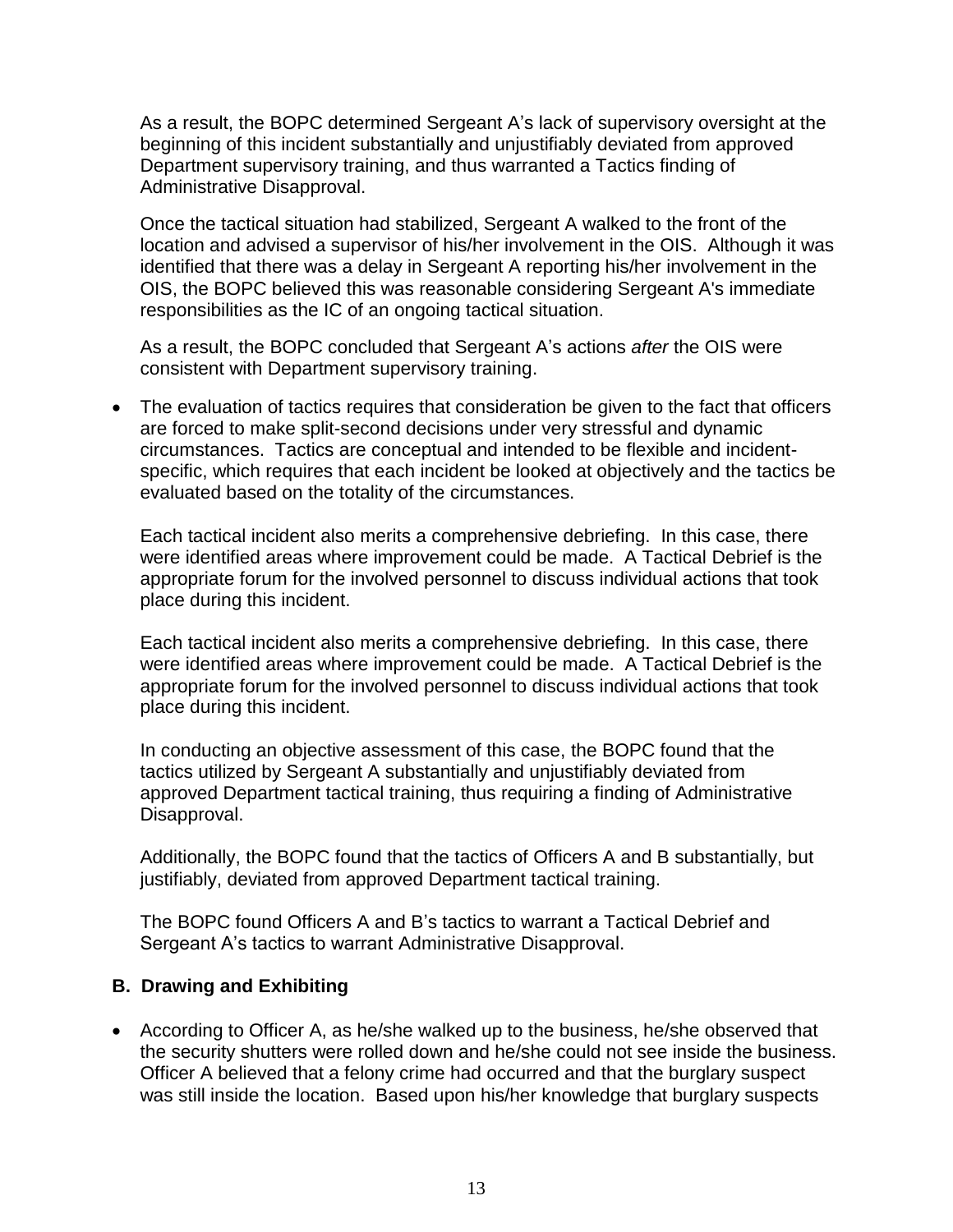are known to carry weapons or tools that can be used as weapons, he/she drew his/her service pistol.

According to Officer A, he/she heard gunshots coming from the rear of the location. Believing that the Subject had fired upon officers that were in the back of the building, he/she holstered his/her TASER and drew his/her service pistol.

According to Officer B, as he/she approached the location, he/she observed that the bottom left corner of the metal roll down gate had been pried open. Based upon his/her belief that a burglary suspect was inside the business and his/her knowledge that burglary suspects carry tools that can be used as weapons, Officer B drew his/her service pistol.

According to Sergeant A, while positioned in the rear alley, he/she observed that the Subject appear armed with a handgun. In response, he/she drew his/her service pistol.

Based on the totality of the circumstances, the BOPC determined that an officer with similar training and experience as Sergeant A, along with Officers A and B, while faced with similar circumstances, would reasonably believe there was a substantial risk the situation may escalate to the point where deadly force may be justified.

Therefore, the BOPC found Sergeant A, along with Officers A and B's drawing and exhibiting of a firearm to be In Policy.

#### **C. Lethal Use of Force**

• **Sergeant A** – (pistol, 11 rounds)

#### Rounds One and Two

According to Sergeant A, he/she did not recall the Subject's actions and movements and he/she did not recall firing these two rounds.

Sergeant A's BWV captured the Subject appear in the doorway and then run down the stairs into the trash area. The Subject then assumed a position next to a trash dumpster and extended both of his arms in Sergeant A's direction in a manner consistent with a shooting stance. Sergeant A drew his/her service pistol and redeployed near the trash area, while still using the cinder block wall for cover. Sergeant A then fired two rounds from his/her service pistol at the Subject.

Sergeant A's BWV did not capture the Subject's position at the time Sergeant A fired his/her service pistol.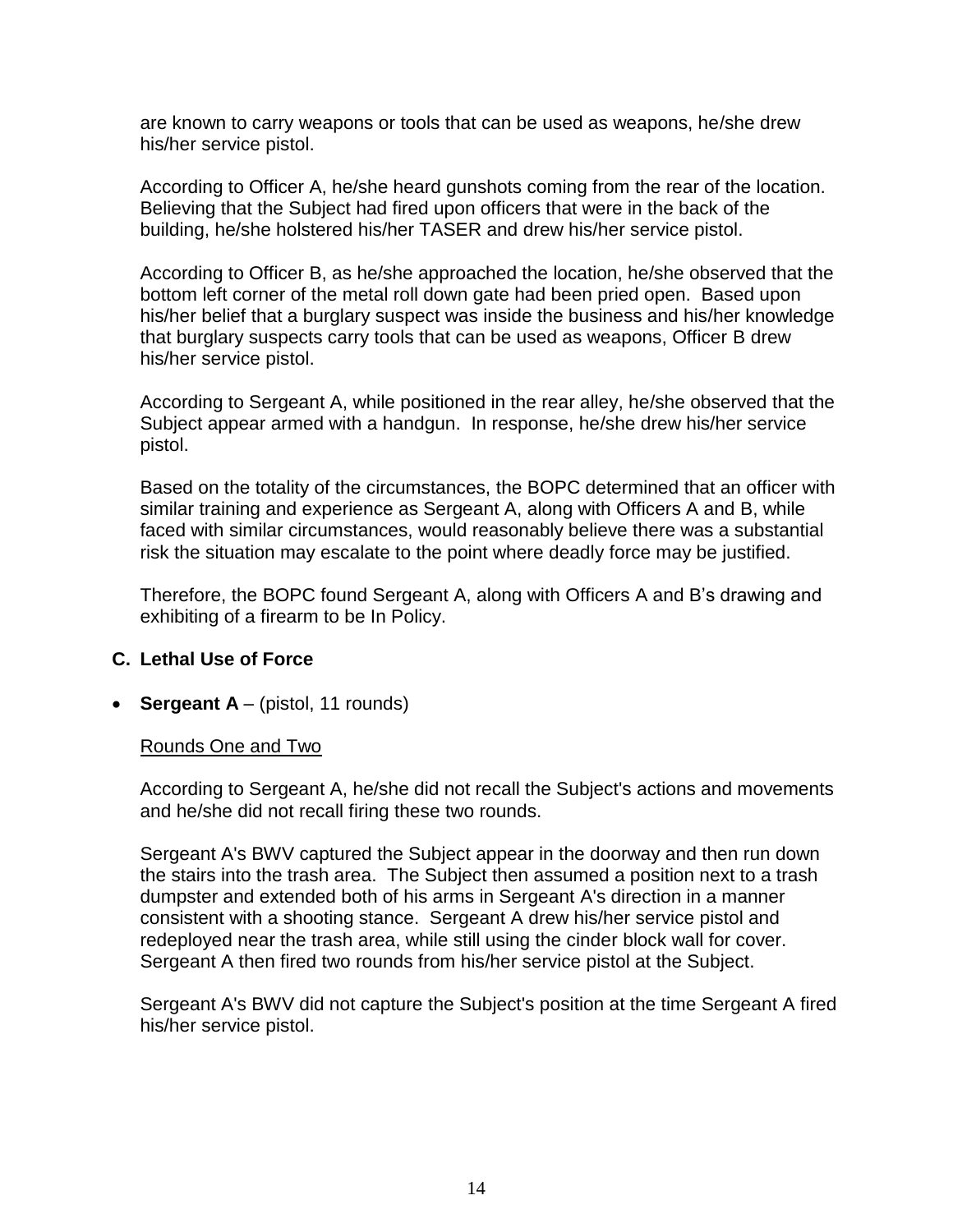#### Rounds Three and Four

According to Sergeant A, he/she observed the Subject appear in the doorway holding a large silver handgun in his/her hand. Sergeant A further observed that the barrel of the handgun was pointed up, toward the sky, and that the Subject was facing in the direction of the officers in the front. The Subject then came down the stairs holding the handgun in front of him, parallel to the ground and at waist level.

Sergeant A's BWV reflects that as the Subject ran down the stairs, Sergeant A fired two rounds from his/her service pistol at the Subject. According to Sergeant A, he/she did not recall firing these two rounds as depicted in his/her BWV.

#### Rounds Five and Six

According to Sergeant A, the Subject then assumed a position by the dumpster. At that point, Sergeant A perceived that the Subject's pistol was beginning to point in his/her direction. Believing the Subject was going to take a shot at Sergeant A, and also believing that he/she was going to get killed, Sergeant A fired two rounds from his/her service pistol at the Subject to stop the threat.

#### Round Seven

According to Sergeant A, the Subject then moved to his/her right and secreted him/herself behind the metal dumpster. Within seconds, the Subject poked his/her head up above the dumpster, exposing his/her face from the mouth up. When the Subject did it a second time, Sergeant A observed the Subject holding his/her pistol in his/her right hand, beside his/her head, with the barrel pointed up. The Subject then began to transition his/her handgun to a horizontal position and pointed the handgun in Sergeant A's general direction. Believing the Subject was going to shoot him/her, Sergeant A believed he/she fired two to three rounds from his/her service pistol at the Subject to stop the threat.

The investigation revealed that Sergeant A fired one round from his/her service pistol.

#### Rounds Eight through Eleven

According to Sergeant A, the Subject dropped back down and secreted himself behind the dumpster. The Subject then poked his head up a third time, again exposing his head from the mouth up. Believing the Subject was still armed and having already shown a tendency to display the handgun as though he was going to shoot, Sergeant A believed he/she fired two to three rounds from his/her service pistol at the Subject to stop the threat.

Sergeant A's BWV captured the Subject intermittently raising his head above the trash dumpster, making movements with his hands and then ducking back down. During this time, Sergeant A fired four rounds from his/her service pistol at the Subject. Additionally, the BWV reflects that Sergeant A assessed